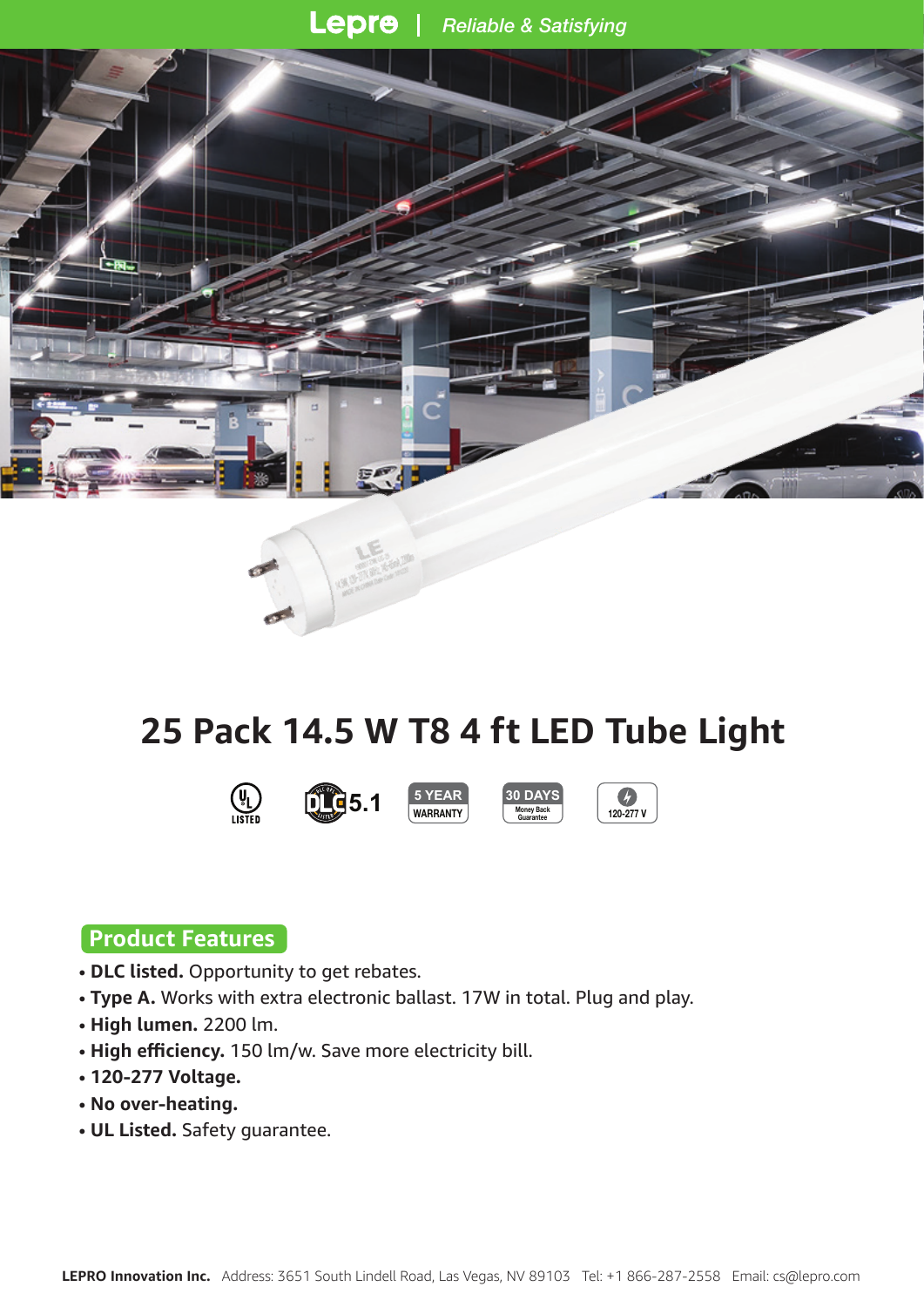## **Product Information**

| <b>SKU</b>          | 190007-DW-US-25  | Power Consumption (W)     | 14.5           |  |
|---------------------|------------------|---------------------------|----------------|--|
| Brightness (lm)     | 2200             | Fluorescent Equivalent(W) | 32             |  |
| <b>LED Quantity</b> | 120              | Light Color               | Daylight White |  |
| Dimmable            | Non-dimmable     | <b>CRI</b>                | > 80           |  |
| Beam Angle (Degree) | 150              | Frequency (hz)            | 60             |  |
| Power Factor        | >0.9             | Diameter (in)             | 1.1            |  |
| Length (in)         | 48               | Net Weight (lb)           | 0.46           |  |
| Package Quantity    | Pack of 25 Units | Warranty                  | 5 Years        |  |

## **Product Dimensions**

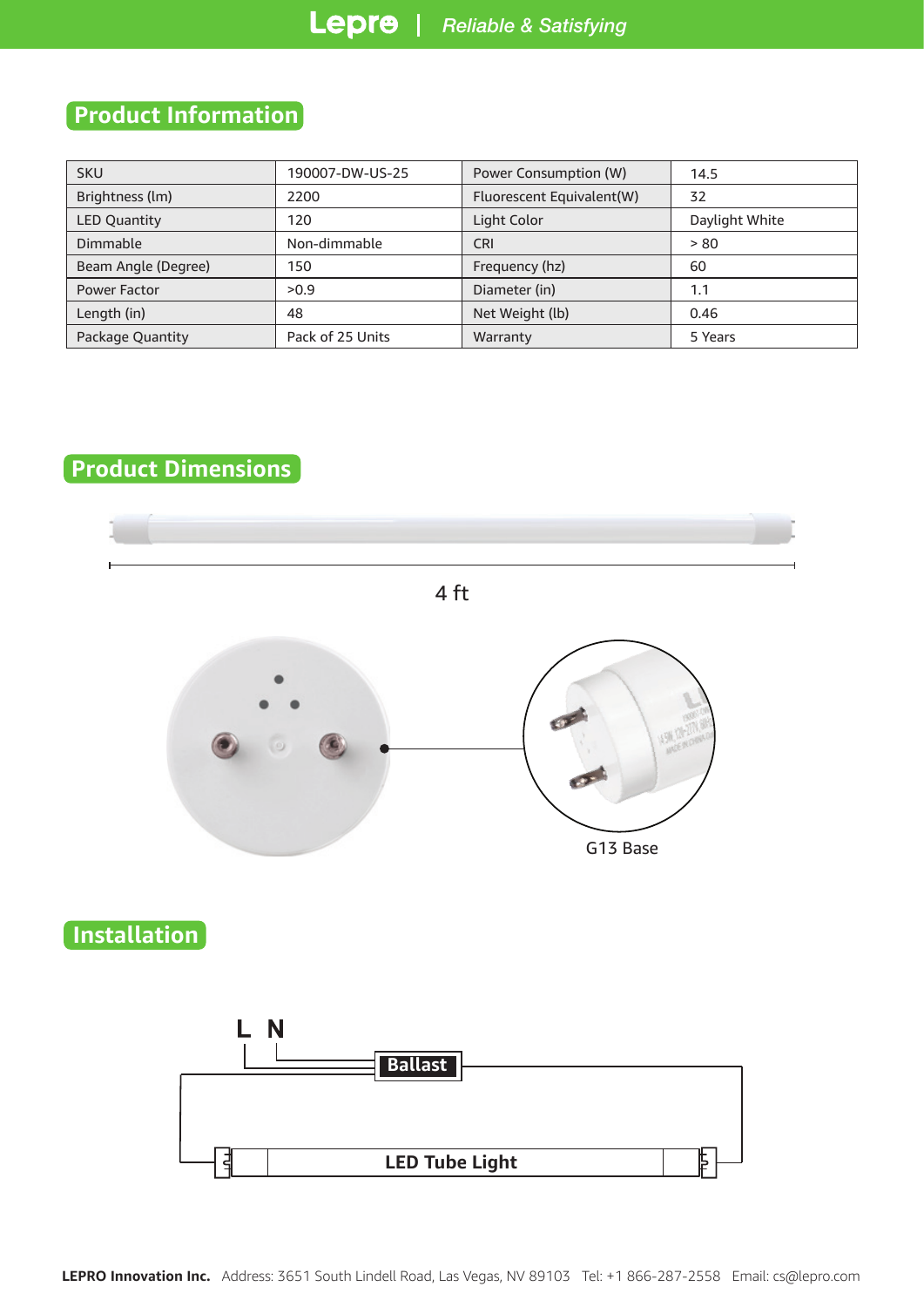#### **Photometric Data**

#### OUTDOOR PHOTOMETRIC REPORT

MANUFACTURER: Lepro

SKU NO.: 190007-DW-US-25 LAMP OUTPUT: 1 lamp, rated Lumens/lamp: 2869.7 MAX CANADELA: 515.0 at Horizontal: 90°, Vertical: 7° LUMINOUS OPENING: Point

| <b>LUMENS PER ZONE</b> |        |         |  |  |  |  |  |
|------------------------|--------|---------|--|--|--|--|--|
| ZONE                   | LUMENS | % TOTAL |  |  |  |  |  |
| $0 - 1$                | 48.5   | 6.5%    |  |  |  |  |  |
| $10 - 20$              | 140.2  | 5.6%    |  |  |  |  |  |
| $20 - 30$              | 216.7  | 4.7%    |  |  |  |  |  |
| $30 - 40$              | 271.0  | 3.9%    |  |  |  |  |  |
| $40 - 50$              | 299.6  | 3.2%    |  |  |  |  |  |
| $50 - 60$              | 303.3  | 2.4%    |  |  |  |  |  |
| 60-70                  | 285.7  | 1.7%    |  |  |  |  |  |
| 70-80                  | 253.7  | 0.9%    |  |  |  |  |  |
| 80-90                  | 216.9  | 0.2%    |  |  |  |  |  |

| <b>ILLUMINANCE AT A DISTANCE</b> |                       |                   |                       |  |  |  |  |
|----------------------------------|-----------------------|-------------------|-----------------------|--|--|--|--|
|                                  | <b>CENTER BEAM FC</b> | <b>BEAM WIDTH</b> |                       |  |  |  |  |
| 1 <sub>ft</sub>                  | 511.57 fc             | $2.9$ ft          | $20.6$ ft             |  |  |  |  |
| 2 <sub>ft</sub>                  | 127.89 fc             | $5.8$ ft          | $41.1$ ft             |  |  |  |  |
| 3 <sub>ft</sub>                  | 56.84 fc              | $8.7$ ft          | $61.7$ ft             |  |  |  |  |
| 4 ft                             | 31.97 fc              | $11.6$ ft         | 82.2 ft               |  |  |  |  |
| 5 ft                             | $20.46$ fc            | $14.5$ ft         | $102.8$ ft            |  |  |  |  |
| 6 ft                             | 14.21 fc              | 17.4 ft           | 123.3 $ft$            |  |  |  |  |
| 7 <sub>ft</sub>                  | 10.44 fc              | $20.3$ ft         | 143.9 ft              |  |  |  |  |
| 8 ft                             | 7.99 fc               | $23.2$ ft         | 164.4 ft              |  |  |  |  |
| 9 ft                             | $6.32$ fc             | $26.1$ ft         | $185.0$ ft            |  |  |  |  |
| 10 ft                            | $5.12$ fc             | 29.0 ft           | $205.5$ ft            |  |  |  |  |
| 11 ft                            | $4.23$ fc             | $31.9$ ft         | $226.1$ ft            |  |  |  |  |
| 12 ft                            | $3.55$ fc             | 34.8 ft           | 246.7 ft              |  |  |  |  |
| 13 ft                            | $3.03$ fc             | $37.7$ ft         | $267.2$ ft            |  |  |  |  |
|                                  | Vert. Spread: 110.8°  |                   | Horiz. Spread: 168.9° |  |  |  |  |